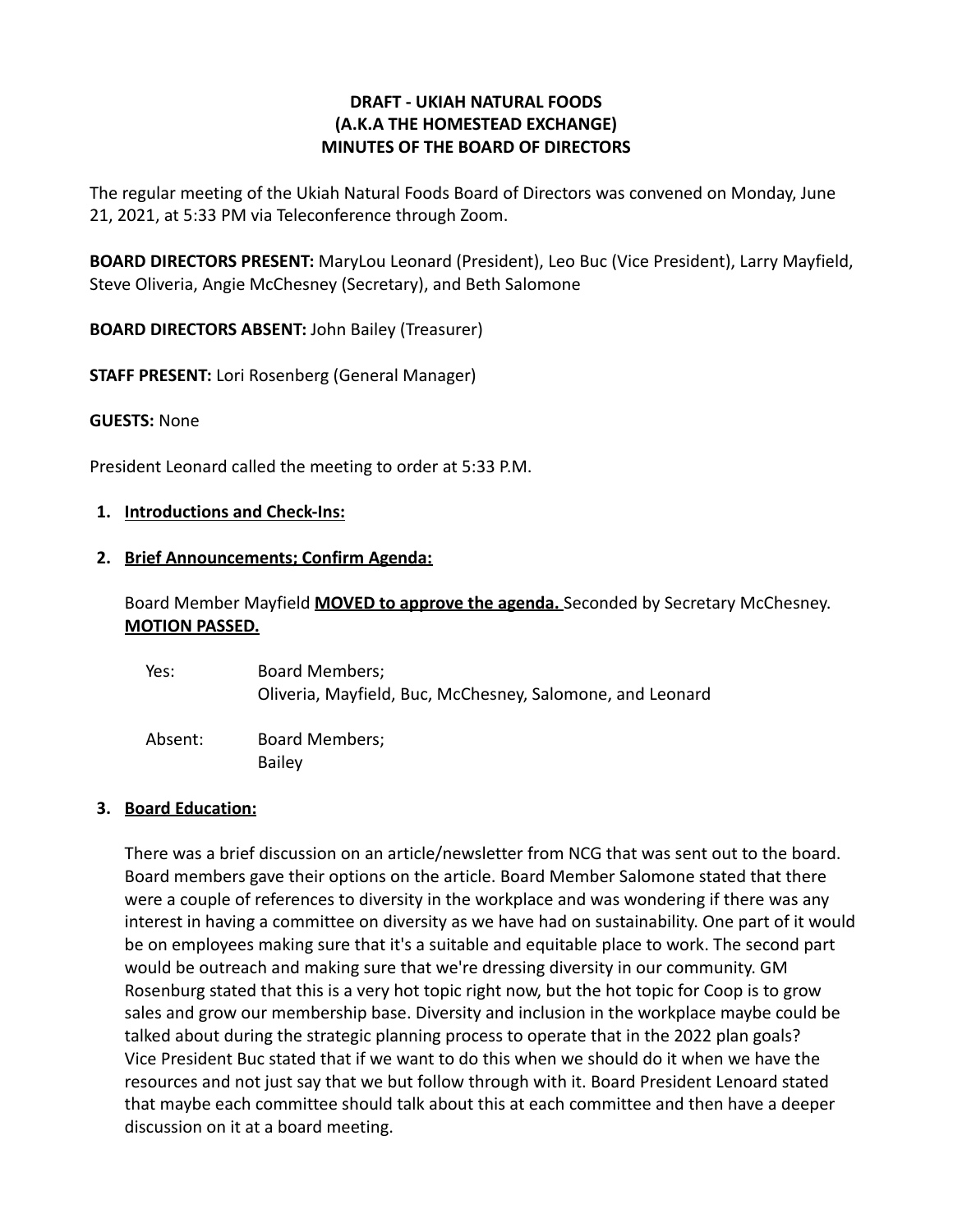Some board members didn't see the newsletter that was sent on NCG and it will be included in the board packet next time.

## **4. Consent Agenda:**

Board Member Salomone **MOVED to approve the consent agenda.** Seconded by Board President Leonard. **MOTION PASSED.**

Yes: Board Members; Oliveria, Mayfield, Buc, McChesney, Salomone, and Leonard Absent: Board Members; Bailey

### **5. SPRC Update:**

Vice President Buc stated that we met with Scott about a week ago. Invites were sent out for planning sessions, we have eight meetings scheduled for the next four months. We have seven board members, six managers, and two staff.

## **6. Farm Committee Lon Update:**

No update at this time.

### **7. Little Questions:**

Board President Leonard inquired about what June's round-up would be going to and GM Rosenberg stated that it will be the Human Society Inland Mendocino.

Board Member McChesney inquired about when the bike rack will be installed and GM Rosenberg stated that it is currently being constructed.

GM Rosenberg stated that we are hoping to be able to open the hot bar soon, we have another positive COVID case and are working towards getting it up. We just were able to open up the bulk food department.

Vice President Buc inquired about ways we would be able to get our vaccination rates up. GM Rosenburg stated that those who are vaccinated cannot wear their masks if they show that they are vaccinated and those that are not will have to wear their masks.

Board President Leonard inquired about having a grand opening. GM Rosenberg in the fall we will have a grand opening.

GM Rosenberg talked bout the issues of not having recycled redemption centers.